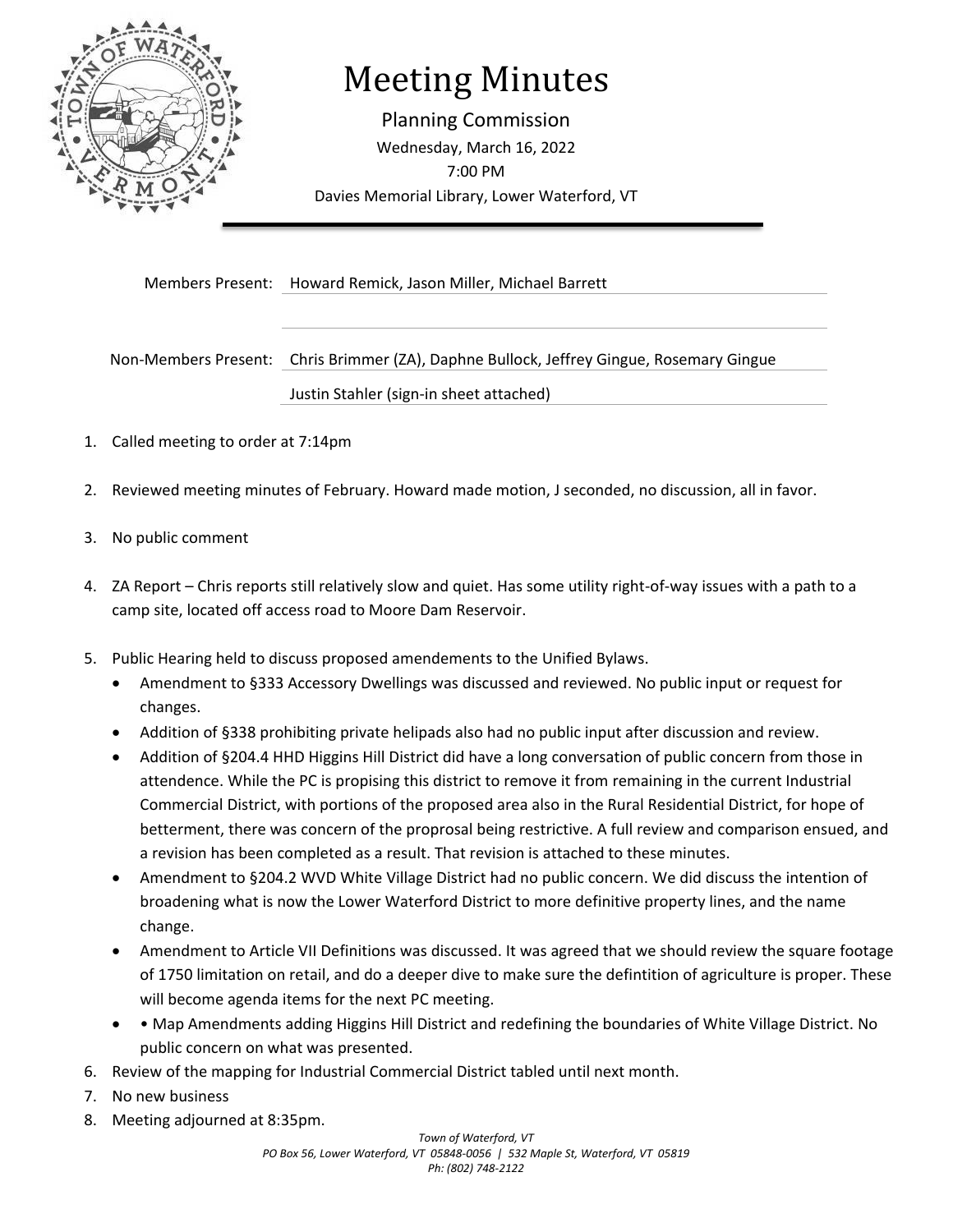Planning Commission Hearing and for Dophne Bullock Jeffrey Bigue Masmanthine Reservery Ginque Justin Stabler Suldo Sopayljugue Sara Ginque Shaun Gingue Am / f